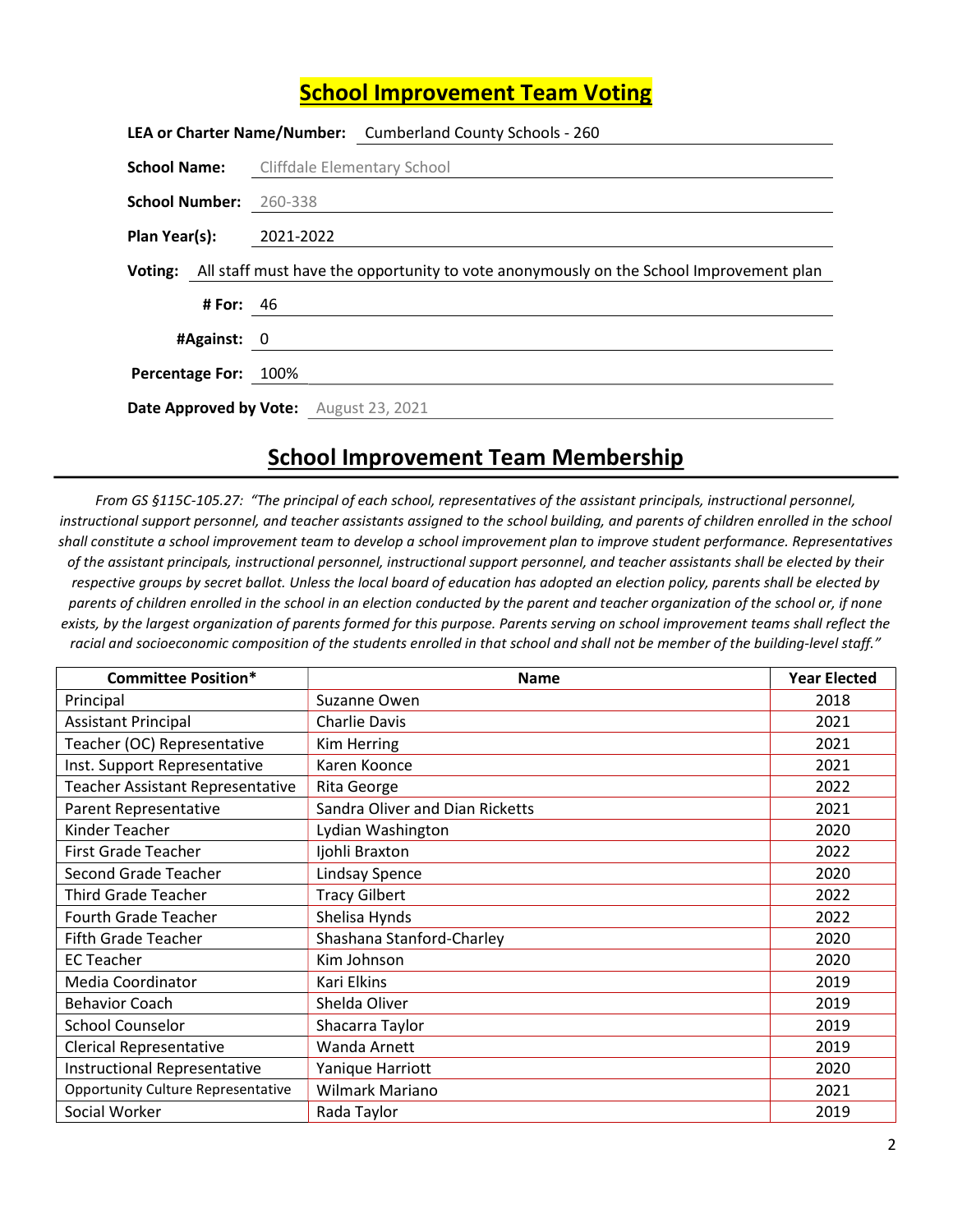## Title II Plan

|                                                                               | Instructions: Complete each cell highlighted in red (content controls will also appear in red when you hover the cursor                                                                                                                                                                                                                          |               |  |  |  |  |  |  |
|-------------------------------------------------------------------------------|--------------------------------------------------------------------------------------------------------------------------------------------------------------------------------------------------------------------------------------------------------------------------------------------------------------------------------------------------|---------------|--|--|--|--|--|--|
| over them). Refer to the SAMPLE Title II Plan located on page 5 for examples. |                                                                                                                                                                                                                                                                                                                                                  |               |  |  |  |  |  |  |
| 2021-2022<br>Year:                                                            | School:<br><b>Cliffdale Elementary School</b>                                                                                                                                                                                                                                                                                                    |               |  |  |  |  |  |  |
|                                                                               |                                                                                                                                                                                                                                                                                                                                                  |               |  |  |  |  |  |  |
| <b>Description of the Plan</b>                                                |                                                                                                                                                                                                                                                                                                                                                  |               |  |  |  |  |  |  |
| <b>Purpose:</b>                                                               | The purpose of this plan is to provide a detailed description of staff development<br>expenditures.                                                                                                                                                                                                                                              |               |  |  |  |  |  |  |
| <b>Budget Amount</b>                                                          |                                                                                                                                                                                                                                                                                                                                                  | <b>AMOUNT</b> |  |  |  |  |  |  |
| <b>Total Allocation:</b>                                                      |                                                                                                                                                                                                                                                                                                                                                  | \$1000.00     |  |  |  |  |  |  |
|                                                                               |                                                                                                                                                                                                                                                                                                                                                  |               |  |  |  |  |  |  |
| <b>Budget Breakdown</b>                                                       | Briefly describe the title of and purpose for this staff development:                                                                                                                                                                                                                                                                            |               |  |  |  |  |  |  |
| <b>Staff Development 1</b>                                                    | "Creating a Research-Based Common Instructional Language"<br>All classroom teachers will participate in professional development to develop a laser-<br>like focus on four high probability instructional strategies: Clear Learning Targets,<br>Alignment of Instruction, Gradual Release of Instruction, and Student<br>Motivation/Engagement. |               |  |  |  |  |  |  |
|                                                                               | <b>DESCRIPTION</b>                                                                                                                                                                                                                                                                                                                               | <b>AMOUNT</b> |  |  |  |  |  |  |
| Personnel:                                                                    | 6 subs x 2 days @ \$75 per sub                                                                                                                                                                                                                                                                                                                   | \$900         |  |  |  |  |  |  |
| <b>Training Materials:</b>                                                    | None                                                                                                                                                                                                                                                                                                                                             |               |  |  |  |  |  |  |
| <b>Registration/Fees:</b>                                                     | None                                                                                                                                                                                                                                                                                                                                             |               |  |  |  |  |  |  |
| Travel:                                                                       |                                                                                                                                                                                                                                                                                                                                                  |               |  |  |  |  |  |  |
| Mileage/Airfare:                                                              |                                                                                                                                                                                                                                                                                                                                                  |               |  |  |  |  |  |  |
| Lodging/Meals:                                                                | Snacks                                                                                                                                                                                                                                                                                                                                           | 100           |  |  |  |  |  |  |
|                                                                               |                                                                                                                                                                                                                                                                                                                                                  |               |  |  |  |  |  |  |
| <b>Consulting Services:</b>                                                   |                                                                                                                                                                                                                                                                                                                                                  |               |  |  |  |  |  |  |
| <b>Follow-up Activities:</b>                                                  |                                                                                                                                                                                                                                                                                                                                                  |               |  |  |  |  |  |  |
|                                                                               |                                                                                                                                                                                                                                                                                                                                                  |               |  |  |  |  |  |  |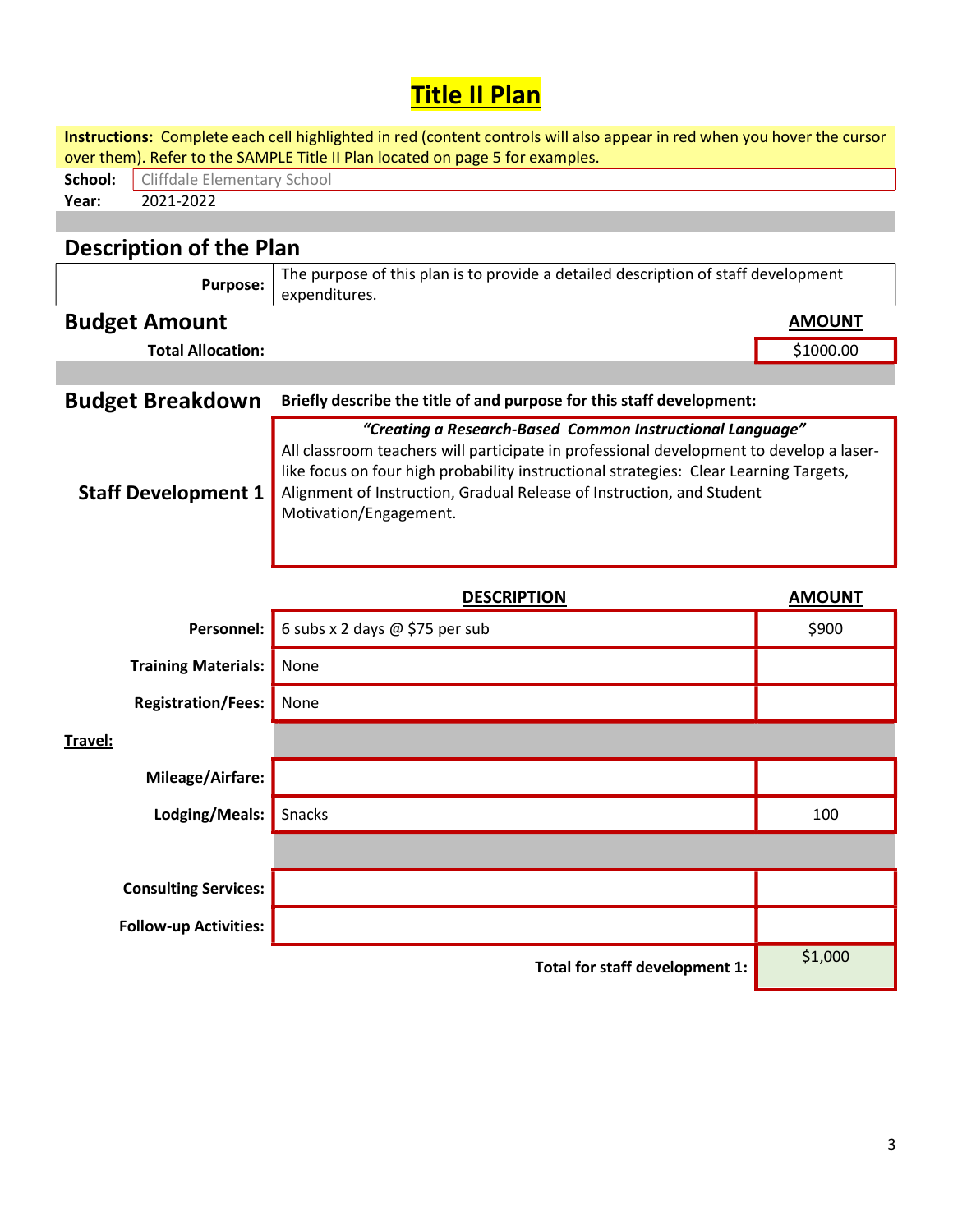## Budget Breakdown Briefly describe the title of and purpose for this staff development: Staff Development 2 DESCRIPTION AMOUNT Personnel: Training Materials: Registration/Fees: Travel: Mileage/Airfare: Lodging/Meals: Consulting Services: Follow-up Activities: Total for staff development 2: Grand Total \$1,000